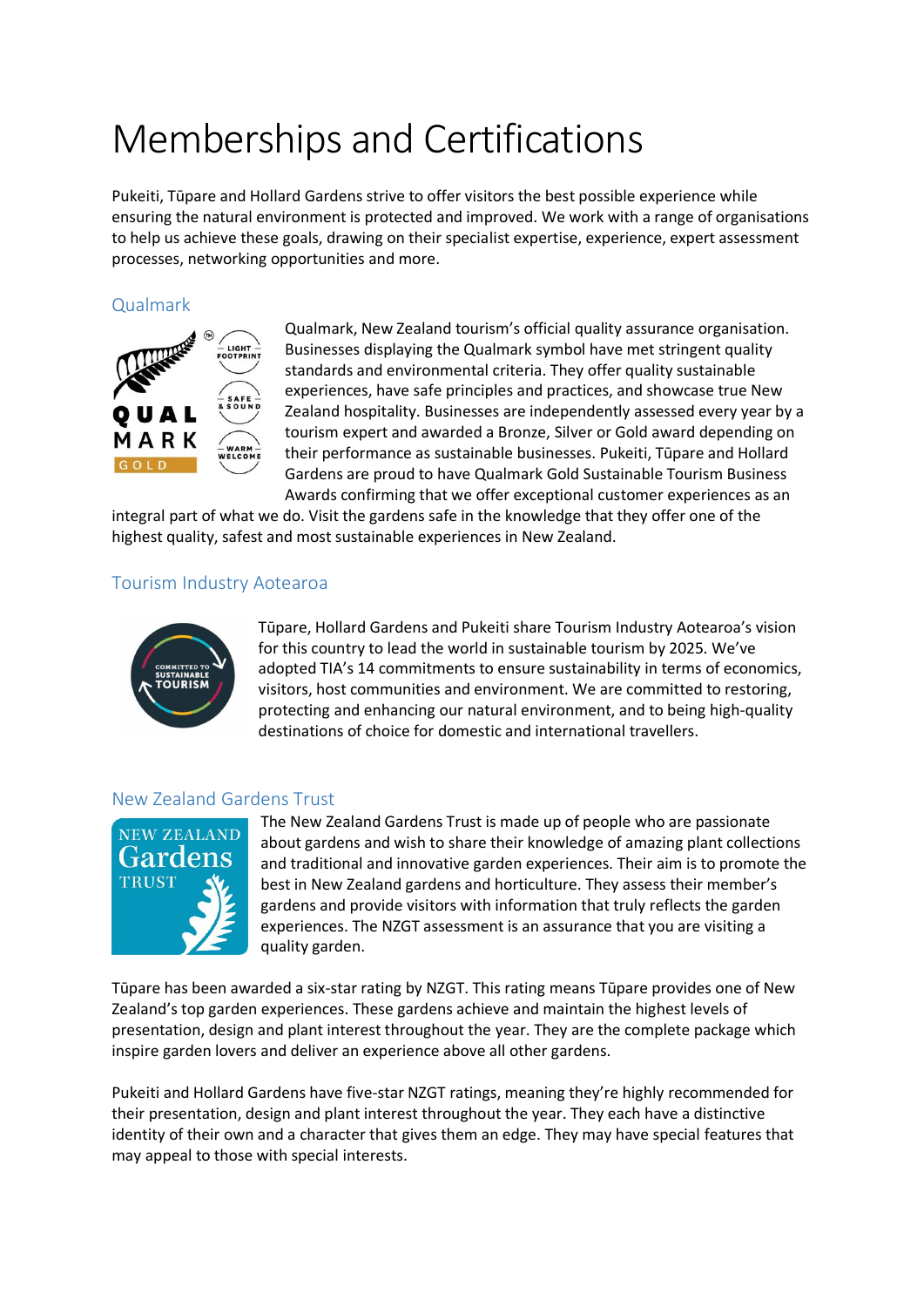# Botanic Gardens Australia and New Zealand



This organisation promotes the interests and activities of Australian and New Zealand botanic gardens and enhance the state of botanic gardens for the benefit of the community. Through membership of this organisation, staff at Pukeiti, Tūpare and Hollard Gardens are connected with other botanical gardens throughout Australia and New Zealand. This networking enhances the visitor experience and the value of the gardens by broadening our outlook, keeping us up to date and always striving for the best in plant identification, labelling, conservation and exchange.

Recreation Aotearoa

# Recreation<br>Aotear

Recreation Aotearoa represents professionals in the recreation industry in New Zealand. Members get access to industry-level publications and presentations, professional development opportunities and events, information on new recreation industry advances, resources and guidelines, and opportunities to contribute to advocacy and other industry

initiatives. Members are also able to connect with each other through networks, forums and committees, sharing experiences and knowledge.

Our membership of Recreation Aotearoa gives us a good understanding of the latest trends in recreational activities and the opportunities and challenges for our cultivated green spaces. Visitors to our gardens are assured of a high-quality outdoor experience, among the best on offer in New Zealand.

#### **TripAdvisor**



TripAdvisor is a travel website whose travel reviews and information includes interactive travel forums. Its users can read reviews of a property before their visit and leave their own review afterwards, meaning businesses are continuously rated by the public. Pukeiti, Tūpare and Hollard Gardens are consistently rated highly and all have TripAdvisor ratings of 4.5 out of 5 stars.

#### Interpretation Network New Zealand



Interpretation Network New Zealand is a professional organisation for those striving to help their visitors to interpret and understand what they are seeing. In NZ offers events, workshops, inspiration and resources to help us to improve the overall experience for our visitors. Belonging to this network gives our staff the knowledge and skills to better share the stories of our gardens with the public, whether through guided tours, general conversations or story panels and interactive displays.

#### Royal NZ Institute of Horticulture



The Institute's mission is to 'encourage and improve horticulture in New Zealand by promoting the understanding, appreciation, conservation and use of plants'. Membership gives us access to journals, conferences, lectures, field trips and authoritative advice and information. Our membership of RNZIH improves the visitor experience by keeping us up to date and striving for the best in plant identification, labelling, conservation and exchange.